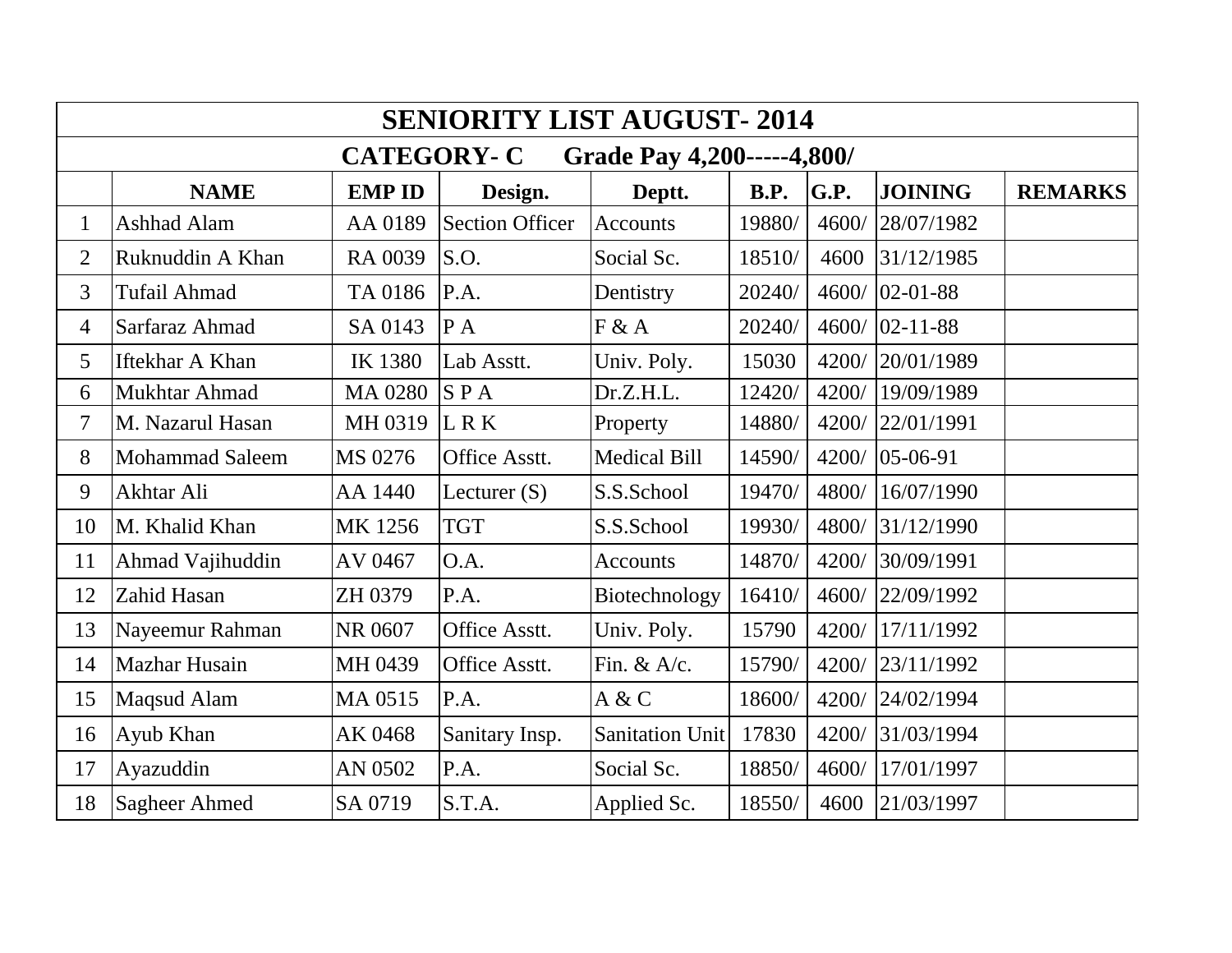| 19 | Zamir Ahmad         | ZA 1511        | <b>Technical Asst.</b> | Middle School   | 17160/ | 4600/ | 31/03/1997     |  |
|----|---------------------|----------------|------------------------|-----------------|--------|-------|----------------|--|
| 20 | Shareef A. Siddiqui | SS 0619        | P.A                    | Med. Co-Ord.    | 12120/ | 4200  | 25/08/1998     |  |
| 21 | Mohd. Shafaat       | MS 0373        | P.A                    | B & C           | 12120/ | 4200  | 31/08/1998     |  |
| 22 | Sajuddin Chaudhary  | SC 0617        | P.A.                   | R.O.            | 12120/ | 4200/ | $09-01-98$     |  |
| 23 | M. Muntazir Ahmad   | MA 0700        | Office Asstt.          | Recruitment     | 12120/ | 4200/ | 06-02-99       |  |
| 24 | Zarina              | ZA0689         | <b>Staff Nurse</b>     | A.H.C.          | 15700/ | 4600  | 08-05-99       |  |
| 25 | Chinhau Simte       | CS 0705        | <b>Nurse</b>           | A.H.C.          | 15700/ | 4600  | 13/08/1999     |  |
| 26 | M.Salman A.Chaudhry | <b>MC 2000</b> | Storekeeper            | Applied Sc.     | 13080  | 4200  | 25/02/2002     |  |
| 27 | Ataur Rahman        | AR 2121        | T.G.T.                 | S.S.School      | 14640/ | 4600/ | 03-09-04       |  |
| 28 | Birjis A. Narvi     | <b>BN1858</b>  | <b>Store Officer</b>   | <b>AJKMCRC</b>  | 14480/ | 4200  | $07 - 05 - 04$ |  |
| 29 | Anisa Khatoon       | AK 1981        | Library I/C            | Middle School   | 14530/ | 4200/ | 29/09/2004     |  |
| 30 | Imran Khan          | IK 2856        | Dental Hyg.            | Dentistry       | 12430/ | 4200  | 28/11/2006     |  |
| 31 | Najmi               | NI2878         | Lecturer $(S)$         | Sr.Sec. School  | 17570/ | 4800/ | 26/12/2006     |  |
| 32 | M. Haroon Khan      | MK 2877        | Library I/C            | S.S.School      | 11940/ | 4200/ | $ 01-05-07$    |  |
| 33 | Sonia Shaikh        | SS 2949        | <b>Staff Nurse</b>     | F/O Dentistry   | 11940/ | 4200  | $ 01-12-07$    |  |
| 34 | Taiyaba Khatoon     | TK 2924        | <b>Staff Nurse</b>     | F/O Dentistry   | 11940/ | 4200  | 24/01/2007     |  |
| 35 | Sulaiman A Arif     | SA 2952        | Accountant             | F/O Dentistry   | 16690/ | 4600  | 14/02/2007     |  |
| 36 | Khalid Ali Khan     | <b>KK2958</b>  | A. Programmer          | <b>Accounts</b> | 15890/ | 4600/ | 20/02/2007     |  |
| 37 | Meraj Ahmad         | MA 2996        | Planning Asstt.        | <b>PICO</b>     | 9300/  | 4200/ | 21/03/2007     |  |
| 38 | A.Hameed Siddiqui   | AS 3031        | Instructor             | Univ. Poly.     | 16510/ | 4600/ | $ 04-04-07$    |  |
| 39 | Ram P. Parjapati    | RP 3036        | Office Asstt.          | Fin. & $A/c$ .  | 11940/ | 4200/ | 17/05/2007     |  |